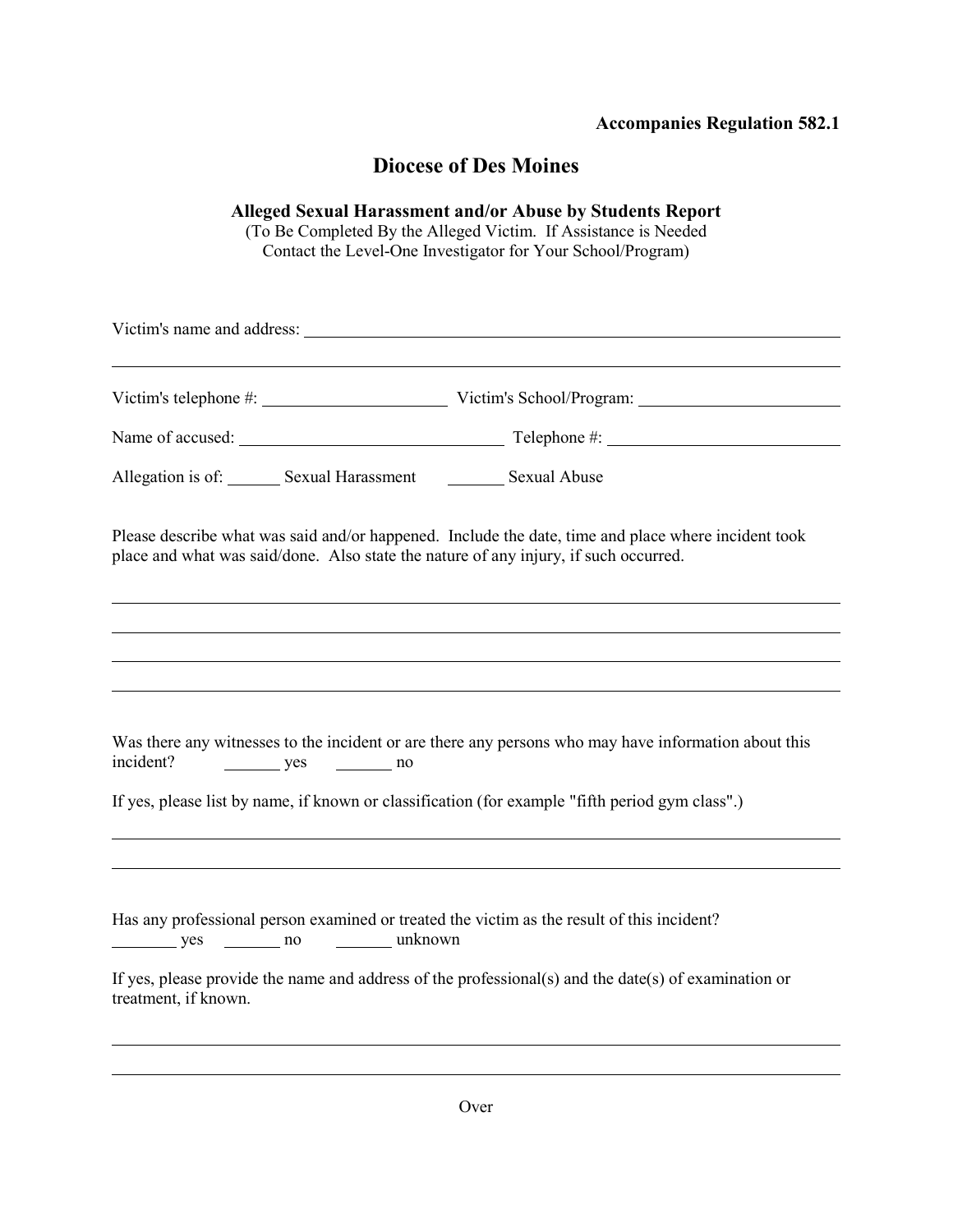Alleged Sexual Harassment and/or Abuse by Students Report (page 2)

| Has anyone contacted law enforcement about this incident?                                                                                                                                          | yes<br>no no                |
|----------------------------------------------------------------------------------------------------------------------------------------------------------------------------------------------------|-----------------------------|
| Please provide any additional information you have which may be helpful to the investigator. Attach<br>additional pages if needed. Also, attach any evidence, i.e. letters, photos, drawings, etc. |                             |
|                                                                                                                                                                                                    |                             |
|                                                                                                                                                                                                    |                             |
|                                                                                                                                                                                                    |                             |
|                                                                                                                                                                                                    |                             |
| Reporter's name, address and phone number (if different than alleged victim):                                                                                                                      |                             |
|                                                                                                                                                                                                    |                             |
|                                                                                                                                                                                                    |                             |
|                                                                                                                                                                                                    |                             |
|                                                                                                                                                                                                    |                             |
| Complainant Signature                                                                                                                                                                              | Witness Signature           |
| Date                                                                                                                                                                                               | Witness Name (please print) |

Witness Address

Be advised that you have the right to contact the police or sheriff's office, the county attorney, a private attorney, or State Board of Educational Examiners (if the accused is a licensed employee) for investigation of this incident. The filing of this report does not deny you that opportunity.

You, the victim or victim's parent/guardian if victim is under age 19 will receive a copy of this report and a copy of the Investigator's Report within fifteen calendar days of filing this report unless the investigation is turned over to law enforcement.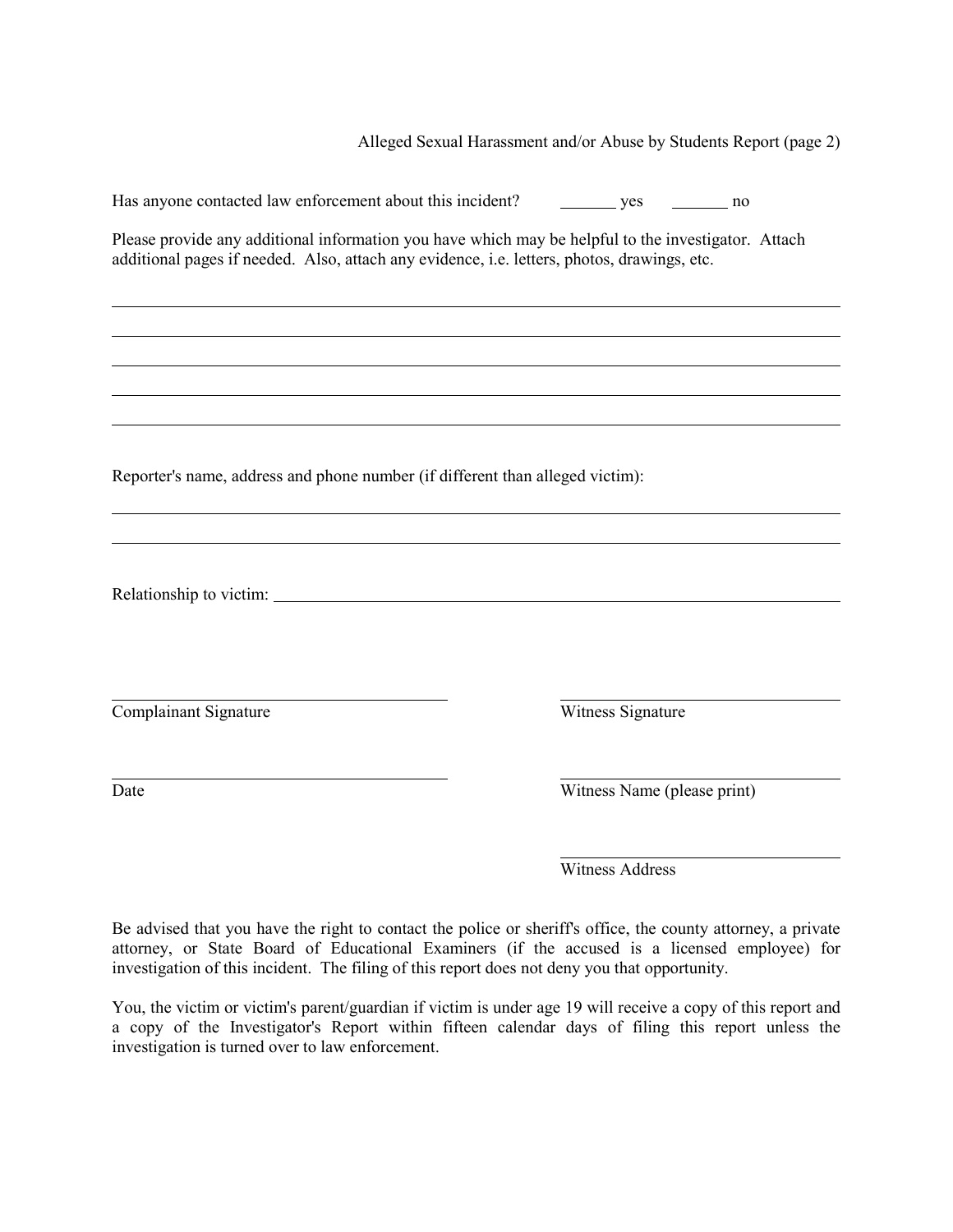Accompanies Regulation 582.1

# **Diocese of Des Moines**

## **Level-One Investigation of Sexual Harassment and/or Abuse By Students Form**

| Allegation is of: Sexual Harassment Sexual Abuse |                                                                                                           |  |
|--------------------------------------------------|-----------------------------------------------------------------------------------------------------------|--|
| (attach additional pages if needed.)             | Describe the nature, extent and cause of the sexual harassment/abuse and injury, if any and if known:     |  |
|                                                  |                                                                                                           |  |
|                                                  |                                                                                                           |  |
|                                                  |                                                                                                           |  |
|                                                  |                                                                                                           |  |
|                                                  |                                                                                                           |  |
|                                                  | Describe the investigation: Attach additional pages if needed. (Please do not use witnesses' full names.) |  |
|                                                  |                                                                                                           |  |
|                                                  |                                                                                                           |  |
|                                                  |                                                                                                           |  |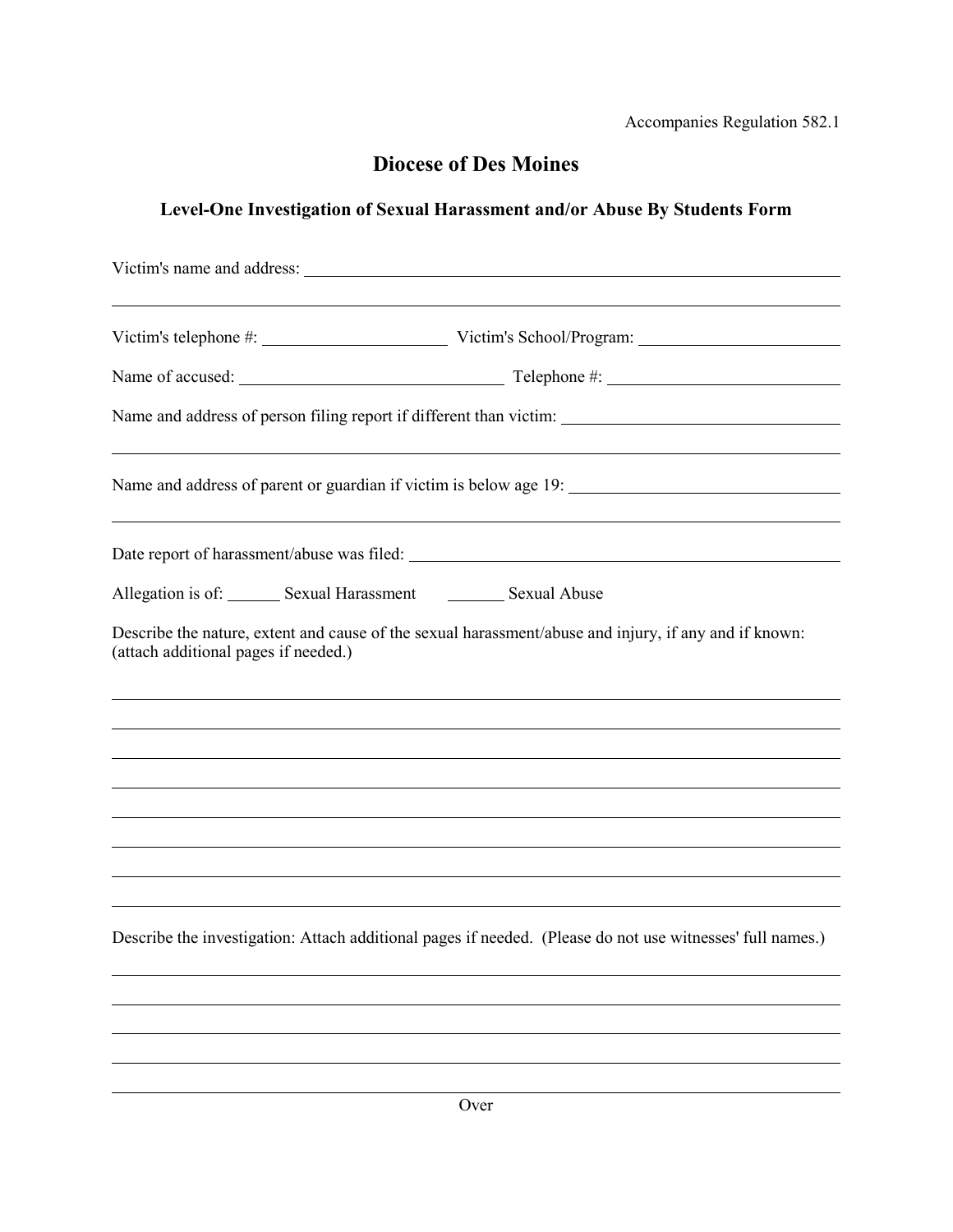Level-One Investigation of Sexual Harassment and/or Abuse by Students Form (Page 2)

|                   | Were audio tapes made of any interviews?<br>yes<br>no no                                                                                                                                             |
|-------------------|------------------------------------------------------------------------------------------------------------------------------------------------------------------------------------------------------|
|                   | Were video tapes made of interviews?<br>yes<br>no no                                                                                                                                                 |
|                   | Was any action taken to protect the victim during or as a result of the investigation? _____ yes<br>no                                                                                               |
| If yes, describe: |                                                                                                                                                                                                      |
|                   | victim excused from school/program/work assignment                                                                                                                                                   |
|                   | victim assigned to different class/program/work assignment                                                                                                                                           |
|                   | accused placed on suspension/leave                                                                                                                                                                   |
|                   |                                                                                                                                                                                                      |
|                   | Level-One investigator's conclusions:                                                                                                                                                                |
|                   | Sexual abuse was alleged; but the alleged actions of the accused, even if true, would not<br>meet the minimum definition of sexual abuse in the rules.                                               |
|                   | Alleged victim has no connection with the school/parish program.                                                                                                                                     |
|                   | Alleged accused is not connected to or with the school/parish program.                                                                                                                               |
|                   | Alleged incident did not occur on school/parish program grounds, on school/parish<br>program time, at a school/parish program sponsored activity, nor in a school/parish<br>program related context. |
|                   | The complaint has been investigated and conducted at Level-One as unfounded.                                                                                                                         |
|                   | Complaint was withdrawn.                                                                                                                                                                             |
|                   | Insufficient evidence exists that an incident of sexual harassment/abuse took place.                                                                                                                 |
|                   | The complaint has been investigated at Level-One and is founded.                                                                                                                                     |
|                   | The investigation is founded at Level-One and has been turned over to Level-Two for<br>further investigation.                                                                                        |
|                   | Investigation of the complaint was deferred at Level-One and referred to law<br>enforcement at this time.                                                                                            |
|                   |                                                                                                                                                                                                      |

The investigation is concluded at Level-One because the accused resigned/withdrew from school/parish program or has agreed to relinquish any educational license held.